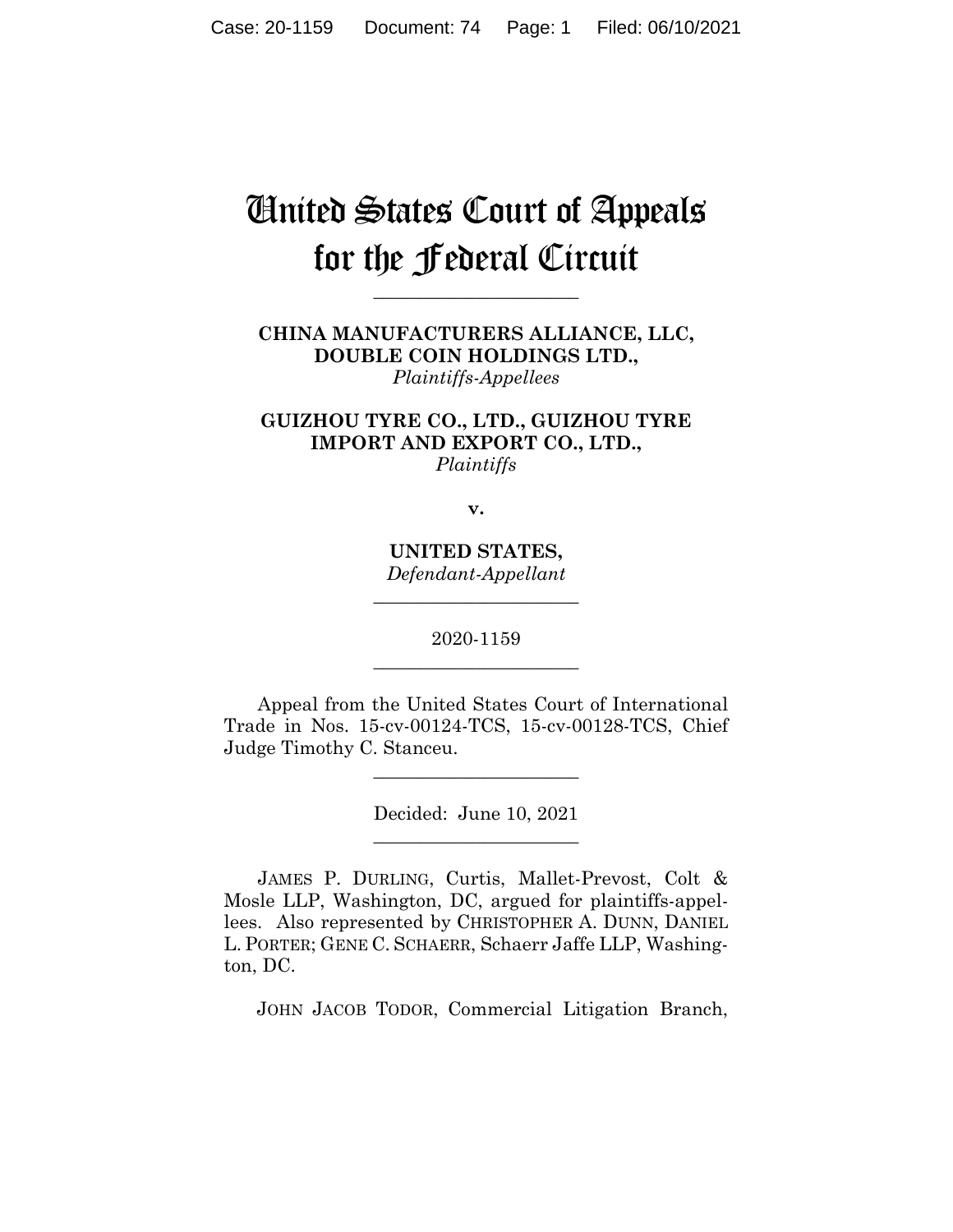Civil Division, United States Department of Justice, Washington, DC, argued for defendant-appellant. Also represented by BRIAN M. BOYNTON, JEANNE DAVIDSON, FRANKLIN E. WHITE, JR.; PAUL KEITH, Office of the Chief Counsel for Trade Enforcement and Compliance, United States Department of Commerce, Washington, DC.

Before LOURIE, CLEVENGER, and HUGHES, *Circuit Judges*.

# CLEVENGER, *Circuit Judge*.

\_\_\_\_\_\_\_\_\_\_\_\_\_\_\_\_\_\_\_\_\_\_

The United States appeals from the final judgment of the United States Court of International Trade ("Trade Court"), which held that the Department of Commerce ("Commerce") could not apply an existing China-wide antidumping duty rate, applicable to all Chinese exporters that had not demonstrated independence from the Chinese government, to Double Coin Holdings Ltd. ("Double Coin"), even though it is undisputed that Double Coin failed to demonstrate independence from the Chinese government. For the reasons set forth below, we reverse the final judgment of the Trade Court and remand for further proceedings consistent with this opinion.

### **BACKGROUND**

Initial Investigation and Four Administrative Reviews

The background to this appeal begins with Commerce's antidumping investigation into "Certain New Pneumatic Off-The-Road Tires from the People's Republic of China." Commerce's Final Determination in this investigation encompassed a period of investigation from October 1, 2006 through March 31, 2007 and was published on July 15, 2008. *Certain New Pneumatic Off–The-Road Tires from the People's Republic of China: Final Affirmative Determination of Sales at Less Than Fair Value and Partial Affirmative Determination of Critical Circumstances*, 73 Fed. Reg. 40,485, 40,485–92 (Dep't of Commerce July 15, 2008); *see*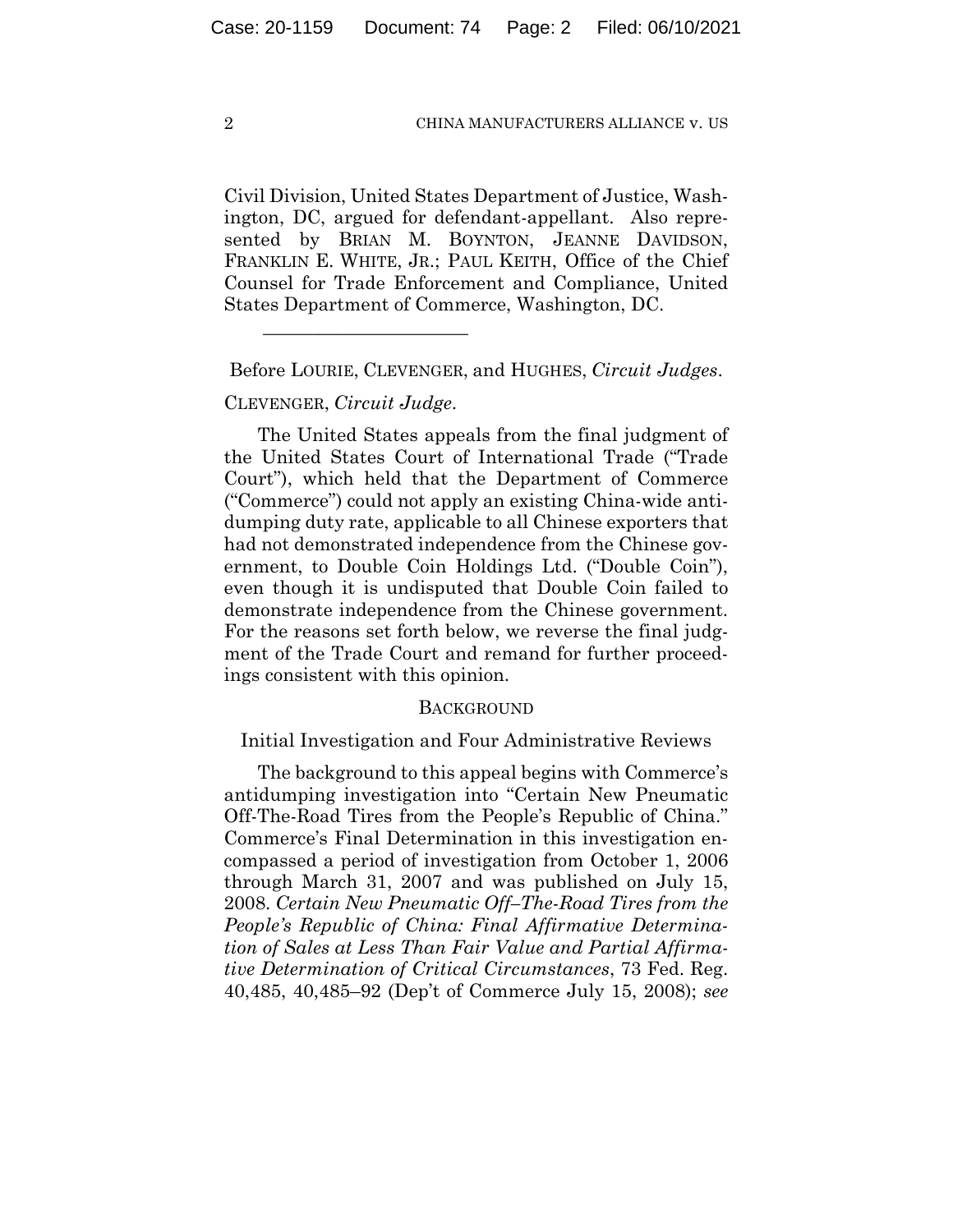*also Certain New Pneumatic Off-the-Road Tires from the People's Republic of China: Notice of Amended Final Affirmative Determination of Sales at Less Than Fair Value and Antidumping Duty Order*, 73 Fed. Reg. 51,624 (Dep't of Commerce Sept. 4, 2008). In antidumping investigations concerning countries with non-market economies ("NMEs"), such as the People's Republic of China ("PRC"), Commerce applies a presumption that all exporters are subject to government control. Our court has previously approved Commerce's application of a presumption of government control over exporters in NME countries, as well as Commerce's use of a single antidumping rate for an NMEwide entity composed of companies that have not demonstrated their independence from government control. *See Sigma Corp. v United States*, 117 F.3d 1401, 1405–06 (Fed. Cir. 1997). In its Final Determination, Commerce identified Double Coin as among the companies that had overcome the presumption of government control and assigned Double Coin a separate weighted-average antidumping margin.[1](#page-2-0) The "PRC-wide entity," comprising all exporters that failed to overcome the presumption of government control (i.e., all exporters not individually listed in Commerce's Final Determination) was assigned a rate of 210.48%. Commerce calculated this rate from facts available with an adverse inference ("adverse facts available" or "AFA"), based on Commerce's determination that the PRCwide entity had "failed to cooperate [with Commerce's investigation] to the best of its ability" because the record indicated that there were many exporters of subject merchandise who failed to respond to Commerce's questionnaires. *Certain New Pneumatic Off-The-Road Tires from the People's Republic of China; Preliminary Determination of Sales at Less Than Fair Value and Postponement* 

<span id="page-2-0"></span><sup>&</sup>lt;sup>1</sup> Commerce initially assigned Double Coin a margin of 9.48%. 73 Fed. Reg. at 40,489. This margin was subsequently amended to 12.91%. 73 Fed. Reg. at 51,626.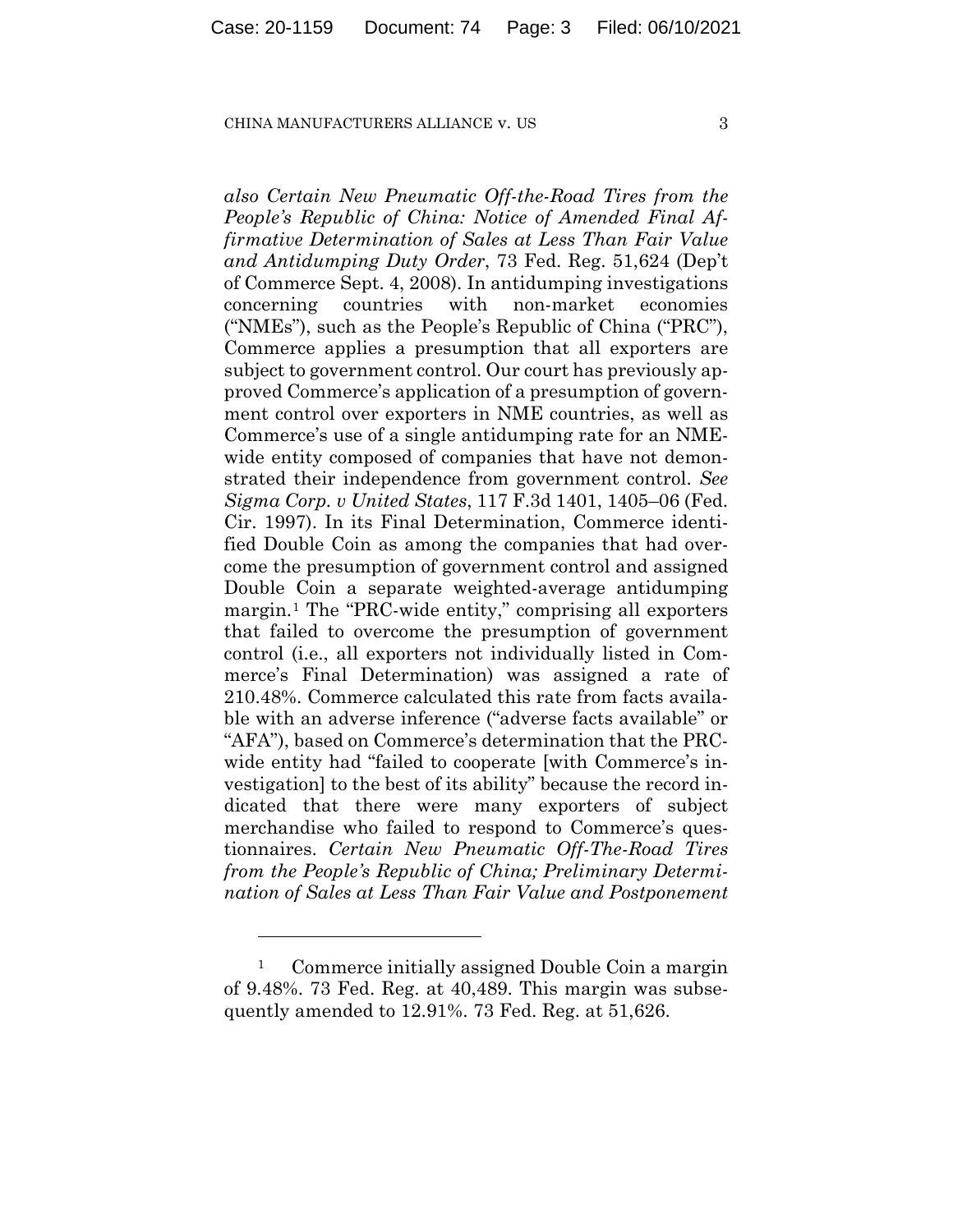*of Final Determination*, 73 Fed. Reg. 9278, 9285 (Dep't of Commerce Feb. 20, 2008); 73 Fed. Reg. at 40,488.

Commerce subsequently conducted three annual administrative reviews of the antidumping duty order.[2](#page-3-0) Double Coin's individual assigned antidumping rate remained in place following each of these reviews. The PRC-wide entity rate remained at 210.48%. A fourth annual antidumping review was initiated by Commerce, but was rescinded before it was conducted after all parties that requested a review timely withdrew their requests.[3](#page-3-1)

<span id="page-3-1"></span><sup>3</sup> *Certain New Pneumatic Off-the-Road Tires from the People's Republic of China: Rescission of Antidumping Duty Administrative Review; 2011–2012*, 78 Fed. Reg. 33,059 (Dep't of Commerce June 3, 2013) (review period September 1, 2011 through August 31, 2012).

<span id="page-3-0"></span><sup>2</sup> *See Certain New Pneumatic Off-the-Road Tires from the People's Republic of China: Final Results of the 2008–2009 Antidumping Duty Administrative Review*, 76 Fed. Reg. 22,871 (Dep't of Commerce April 25, 2011) (period of review February 20, 2008 through August 31, 2009); *Certain New Pneumatic Off-the-Road Tires from the People's Republic of China: Final Results of the 2009–2010 Antidumping Duty Administrative Review and Final Rescission, in Part*, 77 Fed. Reg. 14,495 (Dep't of Commerce March 12, 2012) (period of review September 1, 2009 through August 31, 2010); *Certain New Pneumatic Off-the-Road Tires from the People's Republic of China: Final Results of Antidumping Duty Administrative Review and Final Rescission, in Part; 2010–2011*, 78 Fed. Reg. 22,513 (Dep't of Commerce April 16, 2013) (period of review September 1, 2010 through August 31, 2011).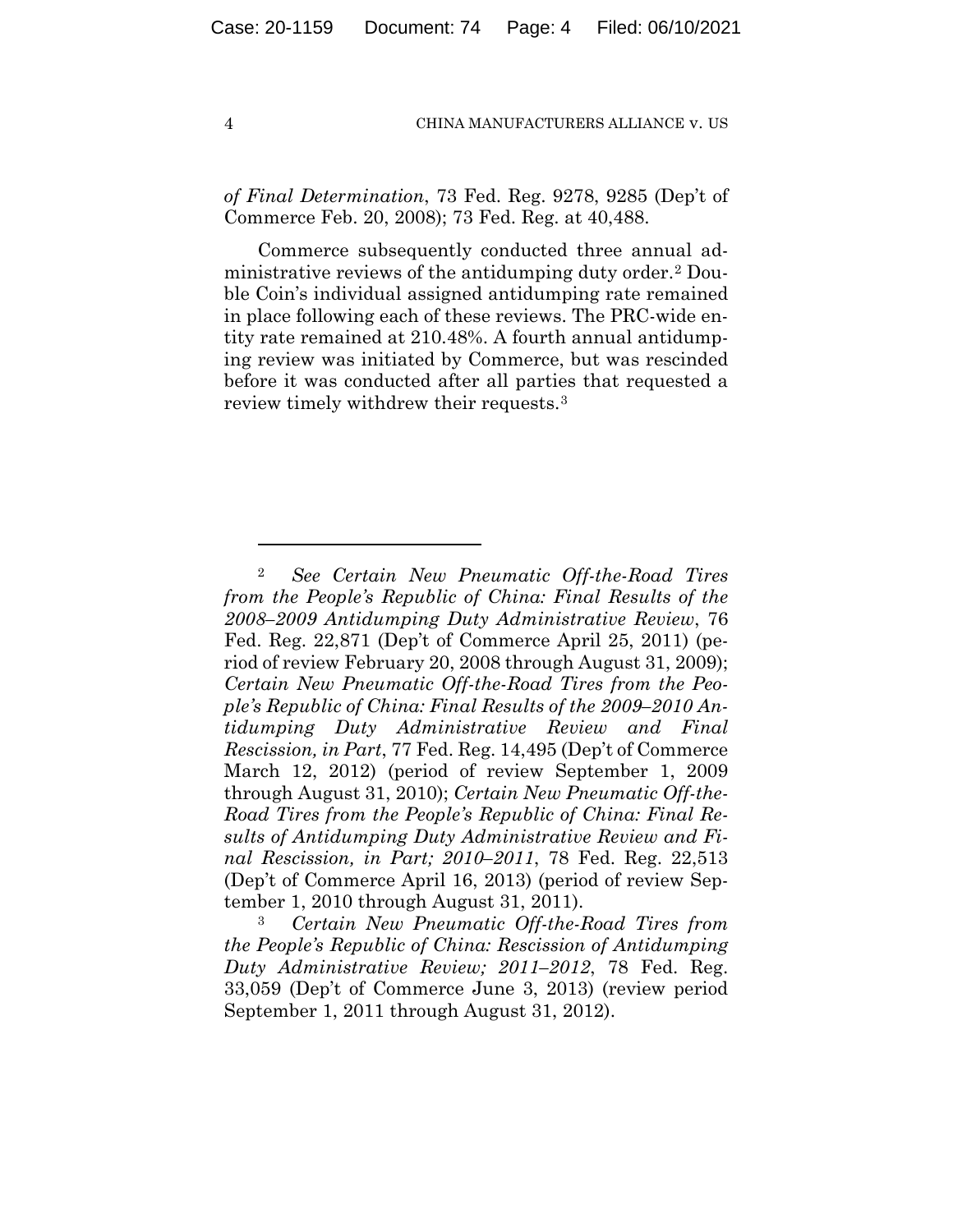# Fifth Administrative Review and Trade Court Proceedings

Notice of initiation of the fifth administrative review (the review on appeal in this case) was published in November 2013. *See Initiation of Antidumping and Countervailing Duty Administrative Reviews and Request for Revocation in Part*, 78 Fed. Reg. 67,104 (Dep't of Commerce Nov. 8, 2013). Double Coin was selected as a mandatory respondent in this review. *Id*. at 67108; *see also* J.A. 168– 226, 168[4](#page-4-0) (Issues and Decision Memorandum for Final Results of Antidumping Duty [Fifth] Administrative Review). Double Coin fully cooperated with Commerce during the course of the fifth administrative review.

Based on the information Double Coin submitted to Commerce during the review, Commerce initially calculated a *de minimis* 0.14% final antidumping margin for Double Coin. J.A. 371. However, Commerce also determined that Double Coin had "failed to demonstrate absence of *de facto* government control over export activities due to the fact that its controlling shareholder is wholly owned by the State-owned Assets Supervision and Administration Commission of the State Council and the significant level of control this majority shareholder wields over the respondent's Board of Directors," and was thus not eligible for its separate rate.[5](#page-4-1) *Certain New Pneumatic Off-the-Road Tires from the People's Republic of China: Preliminary Results of Antidumping Duty Administrative Review; 2012– 2013*, 79 Fed. Reg. 61,291, 61,293 (Dept. of Commerce Oct. 10, 2014); *see also Certain New Pneumatic Off-the-Road Tires from the People's Republic of China: Amended Final* 

<span id="page-4-0"></span><sup>4</sup> Citations to "J.A. \_\_\_" refer to the joint appendix filed by the parties to this appeal.

<span id="page-4-1"></span><sup>5</sup> Double Coin does not appeal Commerce's factual determination that Double Coin failed to demonstrate *de facto* independence from Chinese government control.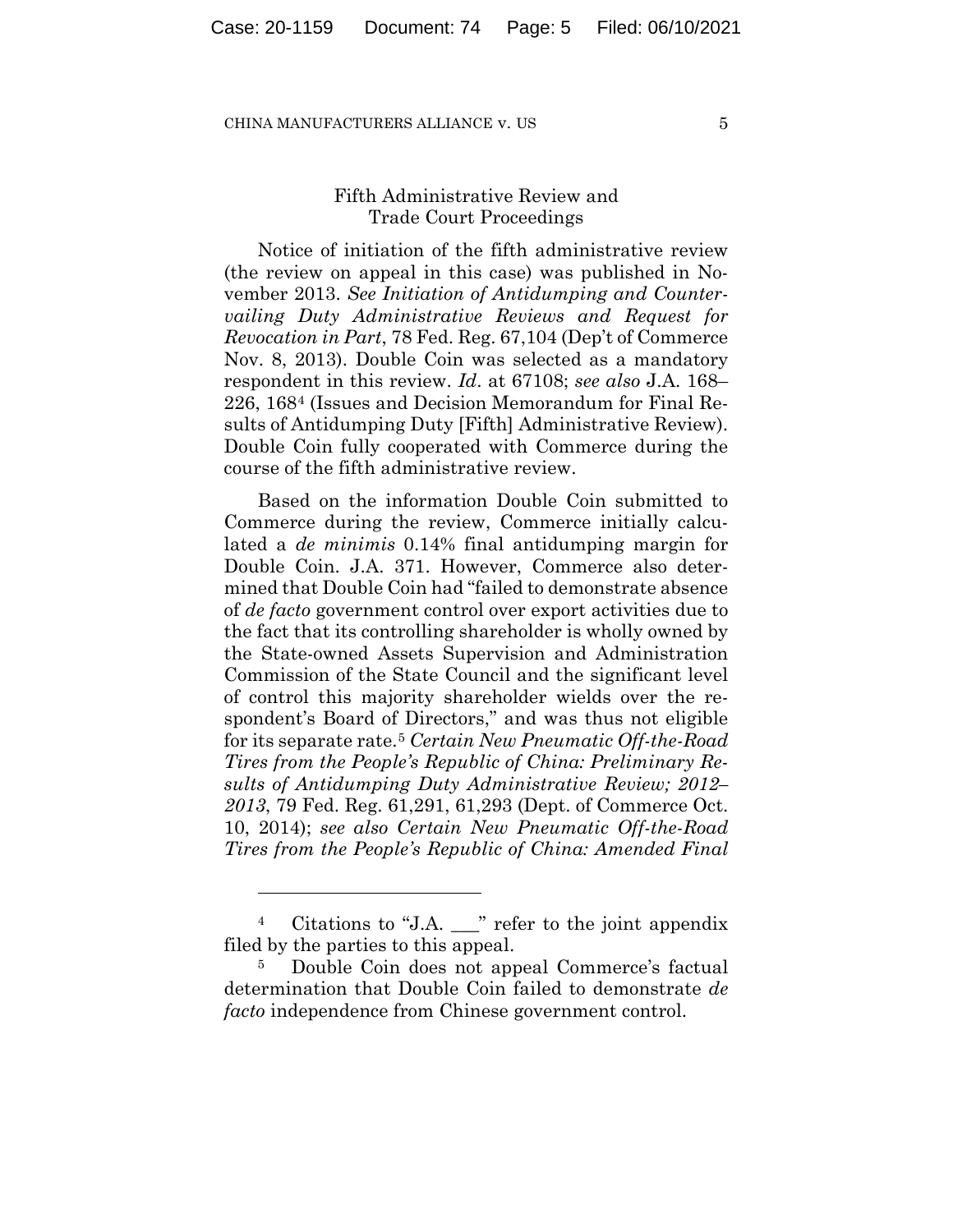*Results of Antidumping Duty Administrative Review; 2012–2013*, 80 Fed. Reg. 26,230 (Dep't of Commerce May 7, 2015). Commerce's policy, which we have approved, is that exporters that fail to demonstrate independence from government control do not qualify for a separate rate. *Transcom, Inc. v. United States*, 294 F.3d 1371, 1373 (Fed. Cir. 2002); *see also* 78 Fed. Reg. at 67,111 n.10 (*Initiation Notice* of fifth administrative review, stating that exporters who do not qualify for a separate rate will be deemed part of a single China-wide entity).

Commerce's practice in place at the time of the fifth administrative review was to conditionally review the NME entity during an administrative review of an antidumping duty order if one or more of the exporters subject to the review did not demonstrate that it was separate from the NME entity (i.e., did not overcome the presumption of government control). J.A. 178–79. Thus, Commerce's *Initiation Notice* for the fifth administrative review put the PRC entity in this case on notice that it was conditionally subject to the review: "If one of the above-named companies does not qualify for a separate rate, all other exporters of Certain New Pneumatic Off-the-Road Tires [from] the PRC who have not qualified for a separate rate are deemed to be covered by this review as part of the single PRC entity of which the named exporters are a part." *See* 78 Fed. Reg. at 67,111 n.10.

Following from Double Coin's failure to overcome the presumption of control by the Chinese government, the PRC-wide entity (including Double Coin) became subject to the fifth administrative review. J.A. 179. Commerce thus reviewed the assigned PRC-wide antidumping rate, which had previously been set at 210.48%. Because Double Coin fully cooperated with Commerce and had provided Commerce with its verified sales and production data (resulting in the calculated rate of 0.14%), but no other portion of the PRC entity had provided data to Commerce, Commerce determined that it was "able to calculate a margin for an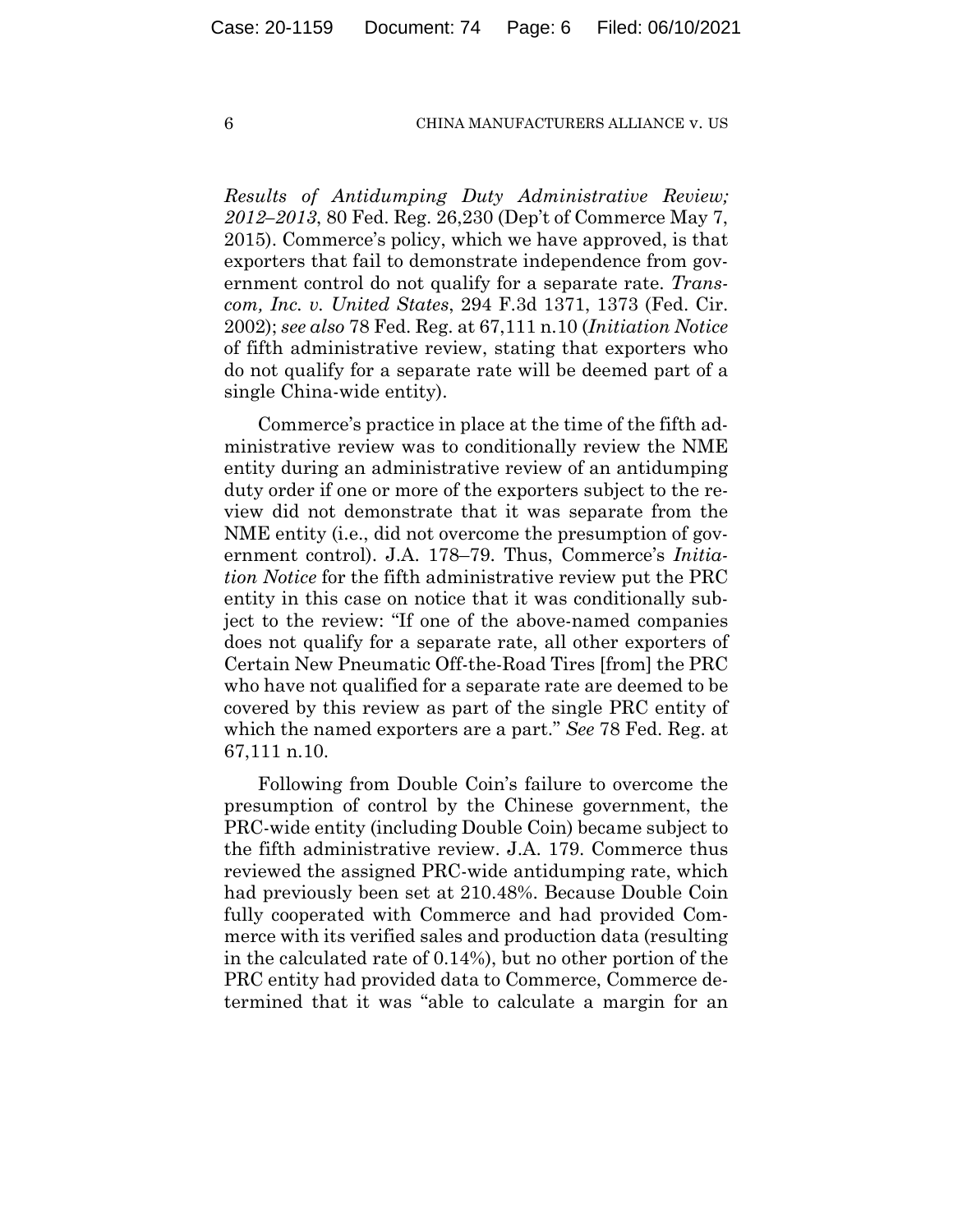unspecified portion of a single PRC-wide entity [i.e. Double Coin], but cannot do so for the remaining unspecified portion of the entity [i.e., any and all other exporters in the PRC-wide entity]." 79 Fed. Reg. at 61,293. Commerce thus performed a simple average of the previous PRC-wide rate and the calculated rate for Double Coin, to arrive at a final rate of 105.31% applicable to the PRC-wide entity (including Double Coin). 80 Fed. Reg. at 26,231.

Multiple companies, including Double Coin, challenged the Final Results of the fifth administrative review before the Trade Court. *See China Mfrs. Alliance, LLC v. United States*, 205 F. Supp. 3d 1325 (Ct. Int'l Trade 2017) (*CMA I*). In *CMA I*, the Trade Court concluded that because Commerce had selected Double Coin to participate in the review as a mandatory respondent and had calculated an individual rate for Double Coin (prior to determining that Double Coin failed to demonstrate independence from the Chinese Government), the antidumping statute 19 U.S.C. § 1677f-1(c) required Commerce to assign the calculated individual rate of 0.14% to Double Coin, notwithstanding Commerce's policy to assign the PRC-wide entity rate to manufacturers that failed to demonstrate independence from the Chinese government. 205 F. Supp. 3d at 1339–41. The Trade Court determined that, because Double Coin fully cooperated with Commerce's investigation, Commerce could not lawfully carry forward against Double Coin the adverse inferences built into the original PRC-wide 210.48% rate, because to do so would apply a punitive rate to a cooperating party. 205 F. Supp. 3d at 1334–41. The Trade Court held that Commerce could not permissibly assign any rate other than the 0.14% calculated rate to Double Coin, and remanded the case to Commerce for further proceedings. In its Remand Redetermination, Commerce assigned the *de minimis* 0.14% rate to Double Coin under respectful protest. J.A. 705. Various parties again contested the Remand Redetermination before the Trade Court. J.A. 72–73.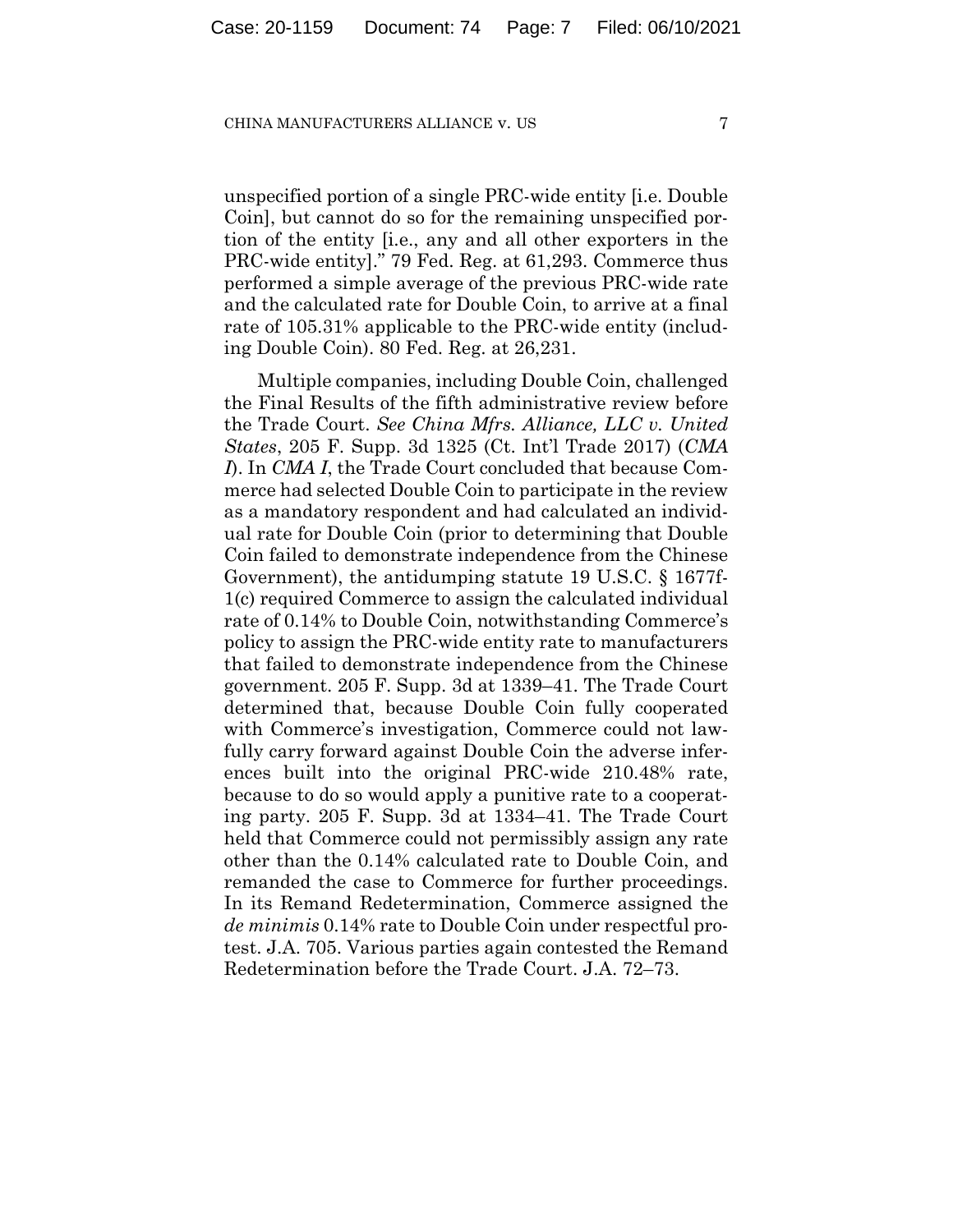## The Intervening *Diamond Sawblades* Decision

After Commerce issued its Remand Redetermination but before the Trade Court issued its opinion in *China Mfrs. Alliance, LLC v. United States*, 357 F. Supp. 3d 1364 (Ct. Int'l Trade 2019) (*CMA II*) reviewing the challenges to the Remand Redetermination, we issued our opinion in *Diamond Sawblades Manufacturers Coalition v. United States*, 866 F.3d 1304 (Fed. Cir. 2017), which reviewed Commerce's first administrative review of the underlying antidumping order. Like this case, *Diamond Sawblades* involved a fully cooperating non-independent exporter who was assigned an antidumping rate as part of the PRC-wide entity, which rate was based in part on AFA.

Specifically, *Diamond Sawblades* concerned an antidumping rate assigned to a group of affiliated Chinese exporters of diamond sawblades, the group identified as the Advanced Technology & Materials Co. ("ATM"). In the original investigation that led to the antidumping order, ATM was determined to have overcome the presumption of Chinese government control, was individually investigated, and was assigned an individual antidumping rate of 2.50%. The Diamond Sawblades Manufacturers Coalition, on behalf of the United States domestic industry, appealed the final antidumping order, and the Trade Court remanded the case for further explanation of the test used to determine independence, and other evidence of record. On remand, Commerce again found ATM independent of Chinese government control, and hence entitled to its 2.50% antidumping rate. After yet another appeal to the Trade Court, the case was again remanded for further review of ATM's status. On that remand, Commerce determined that ATM had failed to rebut the presumption of government control and was thus not qualified for its individually investigated rate. ATM unsuccessfully appealed that determination to the Trade Court, and then to this court, which affirmed Commerce's determination without opinion under our Rule 36. *Advanced Tech. & Materials Co.*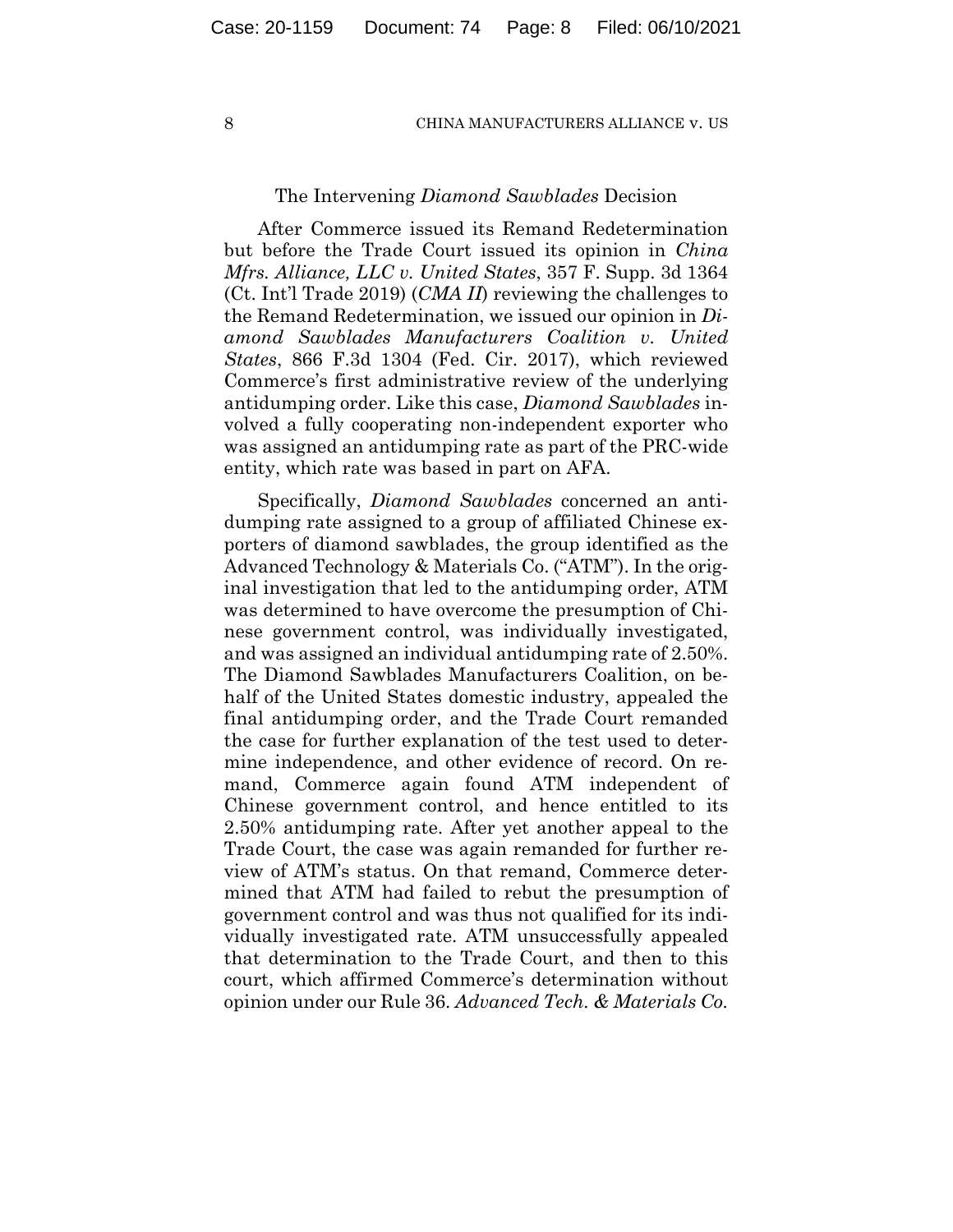*v. United States*, 541 F. App'x 1002 (Fed. Cir. 2013). While ATM's status was *sub judice* before the Trade Court and this court, Commerce's first administrative review of the diamond sawblades antidumping order commenced. In the initial proceedings Commerce designated ATM as a mandatory respondent, found it to be independent of Chinese government control, and with ATM fully cooperating, assigned ATM an individually investigated antidumping rate of 0.15%. After judicial confirmation that ATM was not independent, Commerce determined that ATM was disqualified from its 0.15% individually investigated rate. The then-governing PRC-wide entity rate for non-independent exporters (established through AFA in the original investigation) was 164.09%. Commerce reviewed and updated the existing PRC-wide rate in the first administrative review proceedings by calculating a simple average of the existing rate with ATM's 0.15% rate to set a new PRC-wide rate of 82.12%. *See Diamond Sawblades*, 866 F.3d at 1307–11 (citing *Diamond Sawblades Mfrs. Coal. v. United States (Remand Redetermination)* at 9, Court No. 13-00078 (Dep't of Commerce Apr. 10, 2015), http://enforcement.trade.gov/remands/14-50.pdf).

ATM unsuccessfully appealed to the Trade Court, which affirmed Commerce's application of the PRC-wide rate to ATM. ATM then appealed to this court. In deciding *Diamond Sawblades*, we rejected ATM's argument that, because ATM cooperated with the first administrative review, Commerce could not apply a PRC-entity rate to ATM which was derived in part from a rate based on AFA. *Id*. at 1310–11. We held that because it had failed to rebut the presumption of government control, ATM was subject to the PRC-wide rate, and that the calculation of the PRCwide rate using AFA did not change this result. *Id*. at 1312–13. Over ATM's challenge to application of an AFAbased rate to it, we expressly approved as lawful "Commerce's use of the previously established PRC-wide entity rate to calculate an updated PRC-wide entity rate that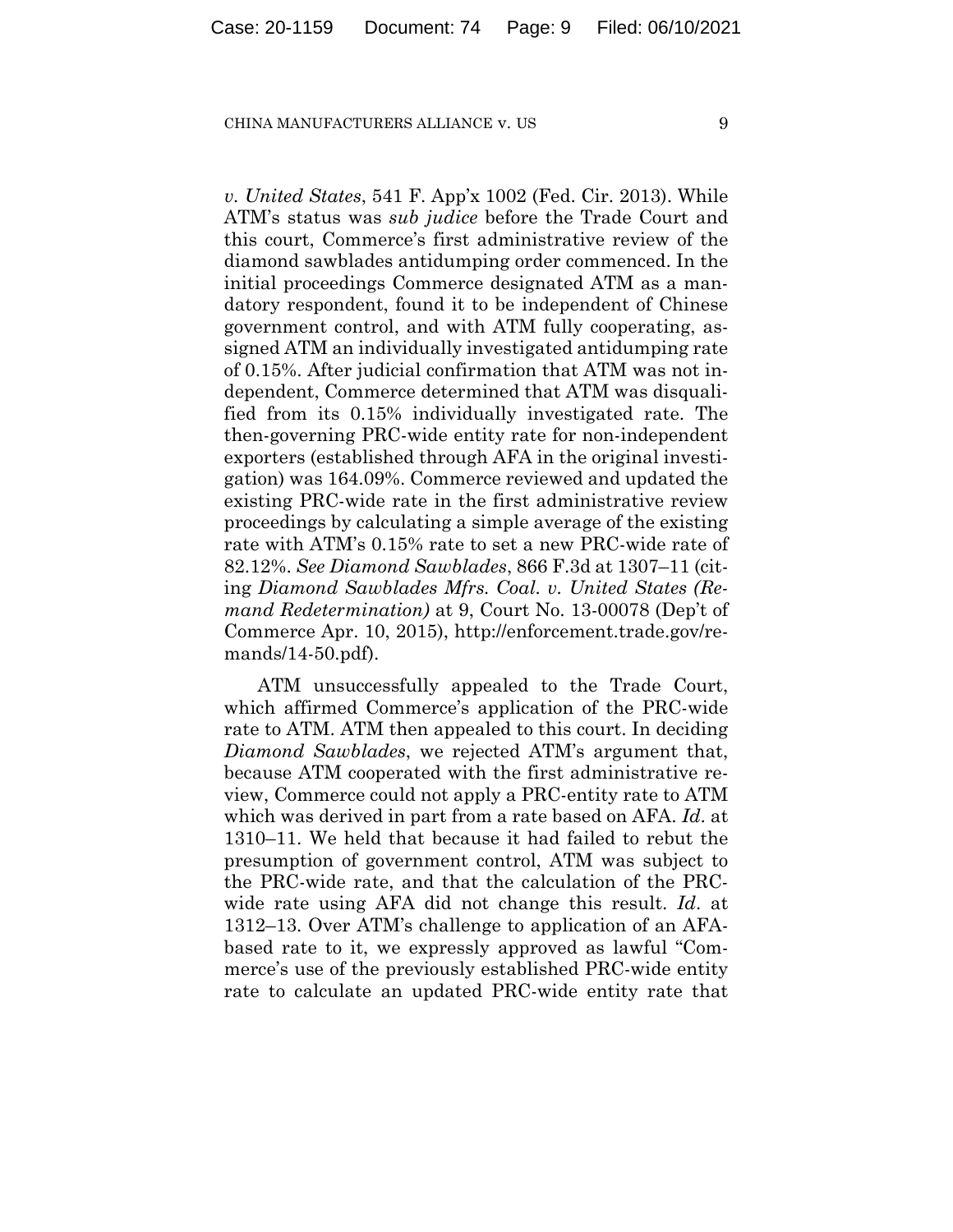applies to ATM in this administrative review . . . ." *Id*. at 1314. We further observed that "[t]he CIT . . . concluded that Commerce's decision was a review of the PRC-wide entity *rate* within the meaning of 19 U.S.C. § 1675(a), not a review of the makeup of the PRC-wide entity." *Id.* at 1309– 10 (internal citation omitted). Though "Commerce expressly found that the PRC-wide entity included ATM and 21 other companies[,]" "Commerce did not address the cooperation—or lack thereof—of other companies that make up the PRC-wide entity." *Id.* at 1313–14. It was thus ATM's failure to rebut the presumption of government control, not the composition of the PRC-wide entity or the cooperation or non-cooperation of ATM or any other potential member of the PRC-wide entity, that validated Commerce's determination to apply the AFA-derived PRC-wide rate to ATM.

Post-Remand Proceedings in Trade Court

Returning to the case here now on appeal, various parties filed comments on Commerce's Remand Redetermination (issued pursuant to the Trade Court's opinion in *CMA I*). Double Coin did not comment on the Remand Redetermination. *CMA II*, 357 F. Supp. 3d at 1369. The government also filed a motion before the Trade Court seeking a partial remand for Commerce to revisit the issue of Double Coin's margin in light of our intervening decision in *Diamond Sawblades*, which Double Coin opposed. *Id.* at 1367– 68. Unsurprisingly, the government viewed our holding in *Diamond Sawblades* to foreclose any challenge Double Coin could mount against application of the PRC-wide rate to it.

The Trade Court correctly understood our decision in *Diamond Sawblades* to authorize Commerce to assign a partially AFA-based PRC-wide entity rate to a fully cooperating exporter selected as a mandatory respondent that fails to rebut the presumption of government control. *Id*. at 1382. Nonetheless, the Trade Court perceived a difference between the facts in this case and in *Diamond Sawblades*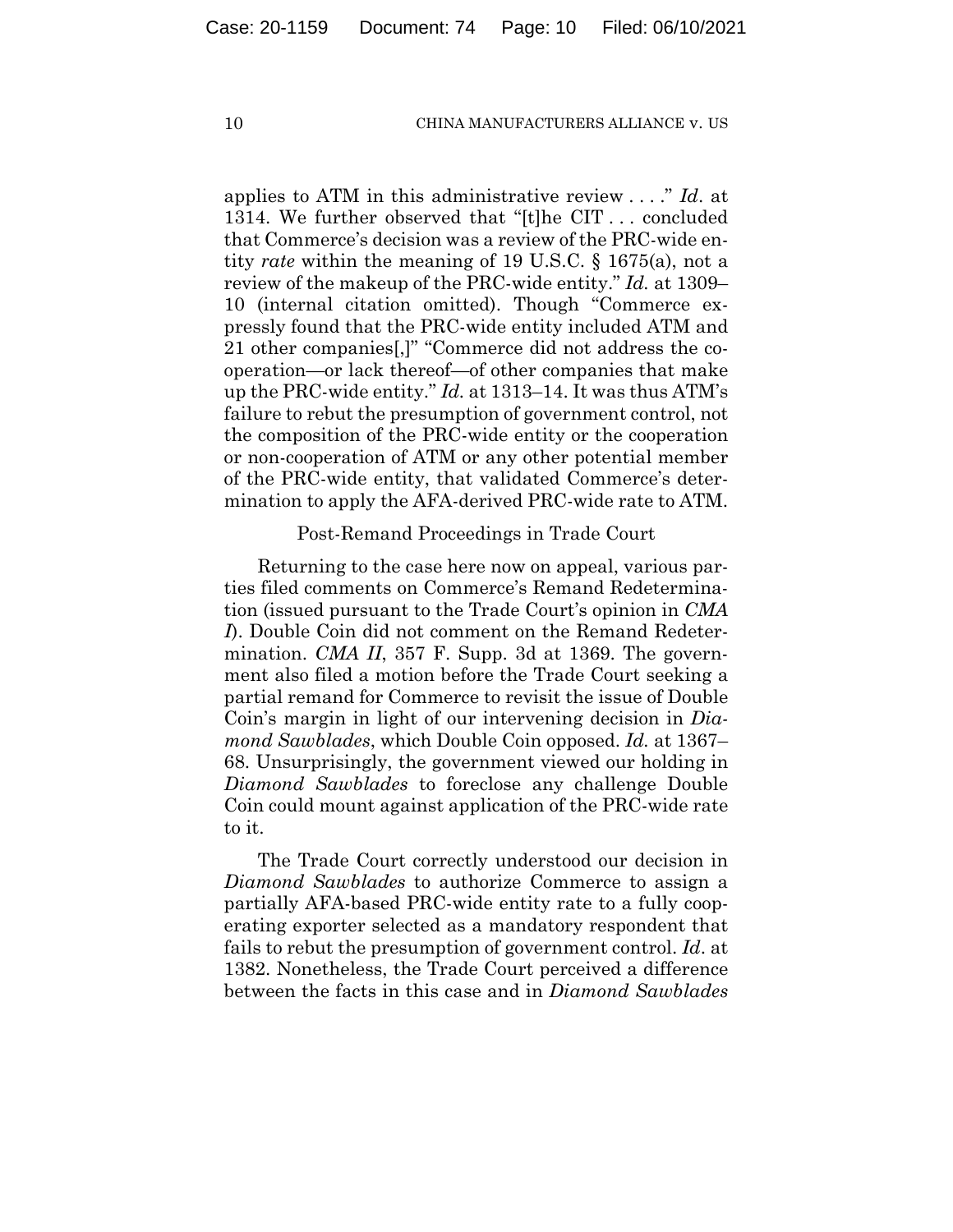that prohibited Commerce from assigning the 105.31% PRC-wide entity rate to Double Coin. In this case, the Trade Court emphasized that all parties to the administrative review cooperated with Commerce, and that Commerce "did not find the PRC-wide entity, or any portion of it, to be an uncooperative respondent in the [fifth administrative] review." *Id.* at 1380. But in *Diamond Sawblades*, the PRC-wide entity included twenty-one companies that did not cooperate in the first administrative review. *Id*. at 1383 n.11. The Trade Court treated our decision in *Diamond Sawblades* to condition our approval of the AFAbased PRC-wide entity rate for ATM on the lack of cooperation of part of the PRC-wide entity in that case, and thus to make our decision in *Diamond Sawblades* inapplicable to the situation where all parties to a review fully cooperate with Commerce. Because no party to the review proceeding in this case failed to cooperate so as to warrant lawful application of an AFA-based rate, the Trade Court held that the PRC-wide rate must be fixed at the 0.14% rate individually investigated for Double Coin. Having distinguished *Diamond Sawblades*, the Trade Court denied the government's motion for partial remand on the ground that the only permissible rate for Double Coin is the 0.14% rate previously mandated by the Trade Court. *Id*. at 1382.[6](#page-10-0)

The case was again remanded to Commerce on matters related to exporters other than Double Coin. Commerce's second Remand Redetermination was again appealed to the Trade Court, which affirmed all of Commerce's

<span id="page-10-0"></span><sup>6</sup> As discussed below, we disagree with the Trade Court that the non-cooperation of some identified portion of the PRC-wide entity with the administrative review on appeal was a predicate to our decision in *Diamond Sawblades*, and we accordingly disagree with the Trade Court that *Diamond Sawblades* can be distinguished from this case on that ground.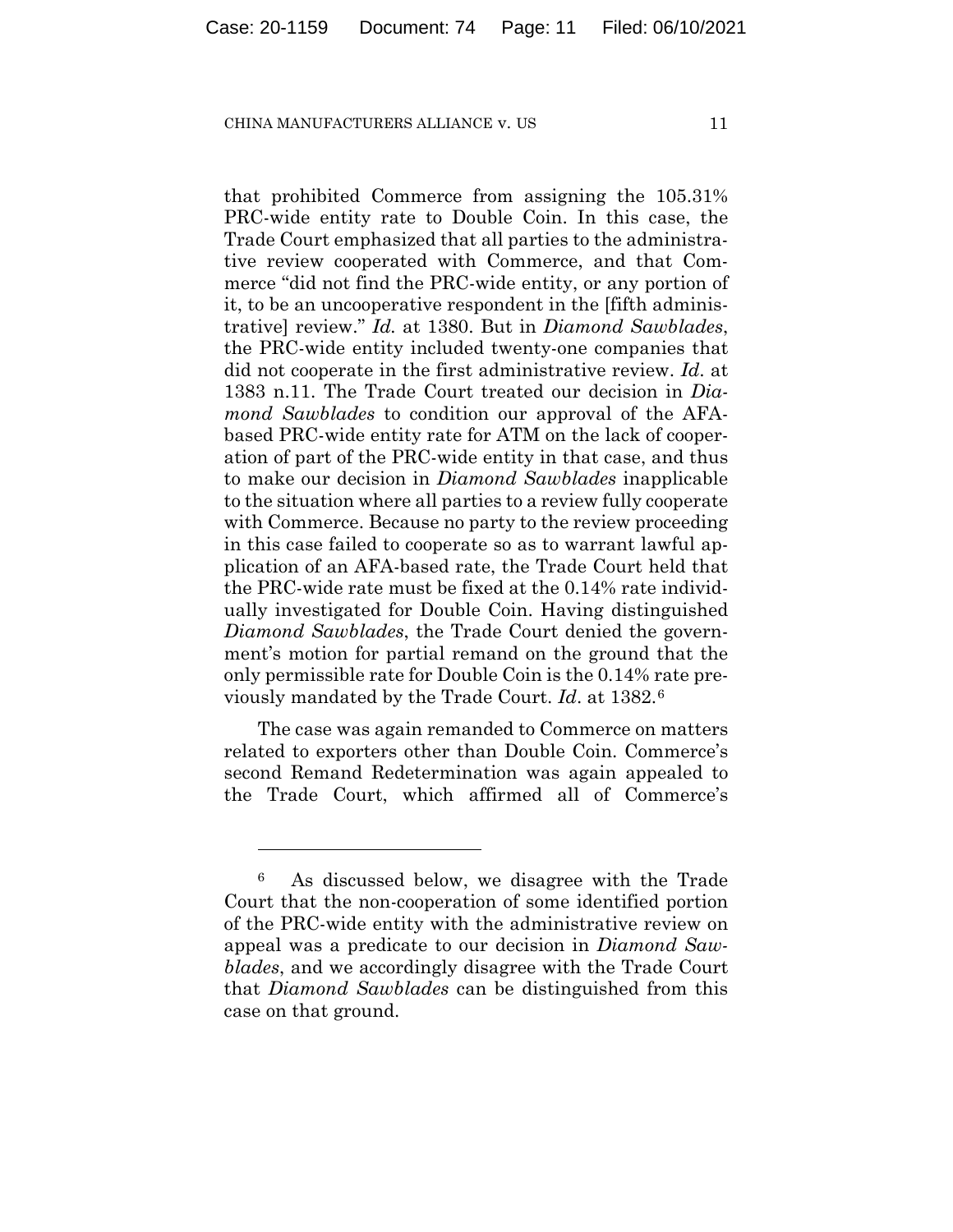decisions, including the 0.14% rate assigned to Double Coin. *China Mfrs. Alliance, LLC v. United States*, No. 15- 00124, 2019 WL 4165274 (Ct. Int'l Trade Sept. 3, 2019) (*CMA III*).

The United States timely appeals from the Trade Court's final judgment in *CMA III*. We have jurisdiction pursuant to 28 U.S.C.  $\S$  1295(a)(5). For the reasons discussed below, we reverse the final judgment of the Trade Court.

## **DISCUSSION**

We apply the same standard of review as was applied by the Trade Court, without deference. *Dupont Teijin Films USA, LP v. United States*, 407 F.3d 1211, 1215 (Fed. Cir. 2005); *SNR Roulements v. United States*, 402 F.3d 1358, 1361 (Fed. Cir. 2005). Accordingly, we uphold Commerce's determination unless it is "unsupported by substantial evidence . . . or otherwise not in accordance with law." 19 U.S.C. § 1516a(b)(1)(B)(i); *see Dupont Teijin*, 407 F.3d at 1215; *SNR Roulements*, 402 F.3d at 1361. Substantial evidence means "such relevant evidence as a reasonable mind might accept as adequate to support a conclusion." *Universal Camera Corp. v. NLRB*, 340 U.S. 474, 477 (1951).

The question before the court is whether Commerce is justified in assigning the 105.31% PRC-wide entity rate to Double Coin in this case. The government argues that our decision in *Diamond Sawblades* governs this case because, in its view, the record in that case is not materially different from the record in this case; consequently, Commerce lawfully applied a carried-forward PRC-wide rate to an exporter who failed to rebut the presumption of government control. Double Coin counters, arguing that the records of the two cases materially differ. In this case, the only identified member of the PRC-wide entity is Double Coin, but in the *Diamond Sawblades* first annual review, there were other members of the PRC-wide entity identified in the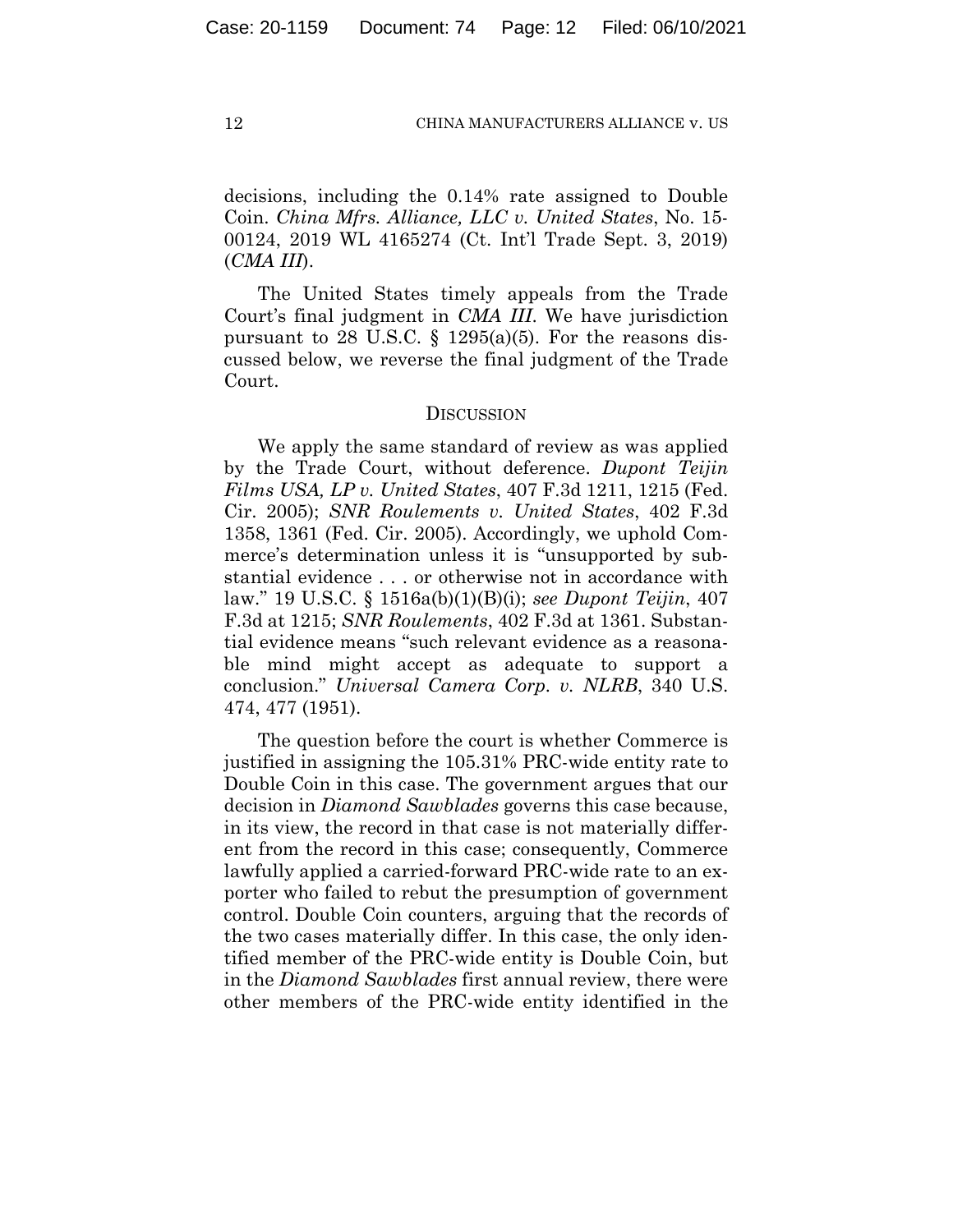review. According to Double Coin, the permissibility of applying the carried-forward PRC-wide rate in this case hinges on the presence of such other members of the PRCwide entity, and absent any such other members in this case, the Trade Court correctly blocked application of the PRC-wide rate and instead required application of the 0.14% rate to Double Coin. For the reasons set forth below, we reject the ground relied upon by the Trade Court to distinguish our decision in *Diamond Sawblades*, and also reject as immaterial the distinction Double Coin draws between this case and *Diamond Sawblades*. Consequently, no basis has been argued to preclude Commerce from applying to this case the same analysis and rationale it used in *Diamond Sawblades* to sustain the applicable PRC-wide entity rate.

Legal Authority for NME Entity-Wide Antidumping Rates

Double Coin argues that Congress has specifically provided for only two kinds of rates in antidumping investigations. For support, it cites 19 U.S.C.  $\S$  1673d(c)(1)(B)(i), which provides in subpart (I) for a rate "for each exporter and producer individually investigated," and in subpart (II) for "the estimated all-others rate for all exporters and producers not individually investigated." Double Coin acknowledges 19 C.F.R. § 351.107(d), an antidumping proceeding regulation, which reads as follows:

(d) *Rates in antidumping proceedings involving nonmarket economy countries*. In an antidumping proceeding involving imports from a nonmarket economy country, "rates" may consist of a single dumping margin applicable to all exporters and producers.

Because Congress has expressly provided for only two kinds of rates in antidumping proceedings, Double Coin argues that this regulation cannot serve as authority to create and impose a third kind of rate, to be applicable to exporters or producers from NME countries who fail to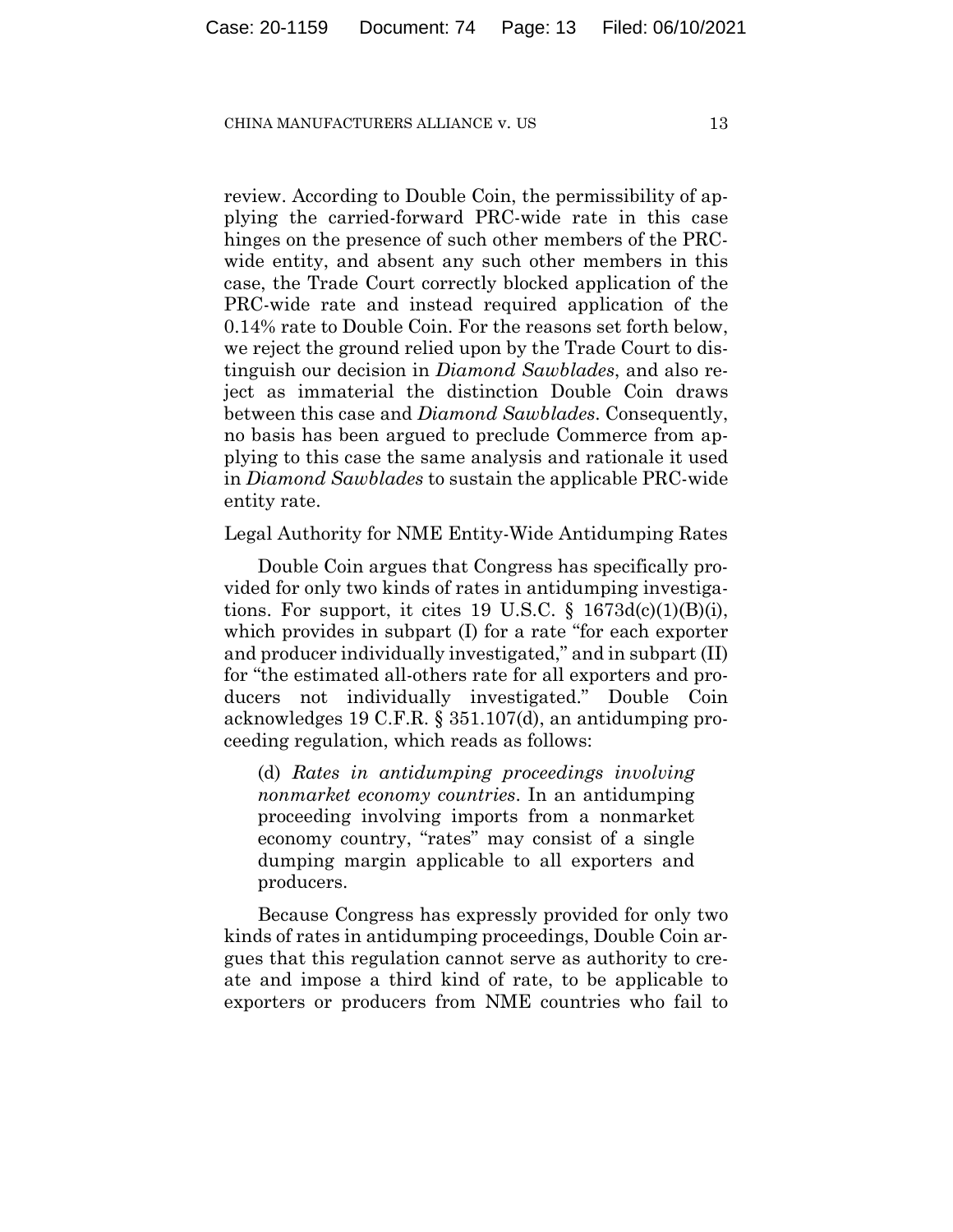rebut the presumption of government control. The government does not disagree with Double Coin on this point, and indeed agrees with Double Coin that a lawful antidumping rate for an NME-wide entity must be one of the two rates specified in § 1673d.

The government argues that the rate assigned to the PRC-wide entity in this case is a rate for the defined entity, and is a rate that was individually investigated for that group. Double Coin disagrees, arguing first that Commerce lacks authority to treat the entity as an "each exporter" under the statute, and additionally, even if Commerce has authority to recognize the PRC-wide entity as an "each exporter," the PRC-wide rate in this case cannot stand because it was not "individually investigated."

As to whether Commerce may treat a group of exporters in an NME-economy as a single, separate exporter for purposes of receiving an antidumping rate, Double Coin recognizes that binding cases (too numerous to list in their entirety) have uniformly sustained Commerce's recognition of an NME-wide entity as a single exporter for purposes of assigning an antidumping rate to the individual members of the entity. *See*, *e.g.*, *Michaels Stores, Inc. v. United States*, 766 F.3d 1388, 1390–91 (Fed. Cir. 2014). But Double Coin questions here the authority for Commerce to so recognize such an NME-wide entity. Although 19 C.F.R. § 351.107 may bar an additional kind of antidumping rate, Double Coin does not come to grips with the clear authority provided by the regulation for Commerce to fashion a single rate for all exporters and producers that qualify for the single rate. We think it clear that Commerce may, where the facts warrant, recognize a single NME-wide entity to include all exporters that fail to rebut the presumption of government control. The authority question left in this case is thus whether the PRC-wide rate in this case can fairly be understood as a rate investigated for the single PRCwide entity. We think, contrary to Double Coin's view, that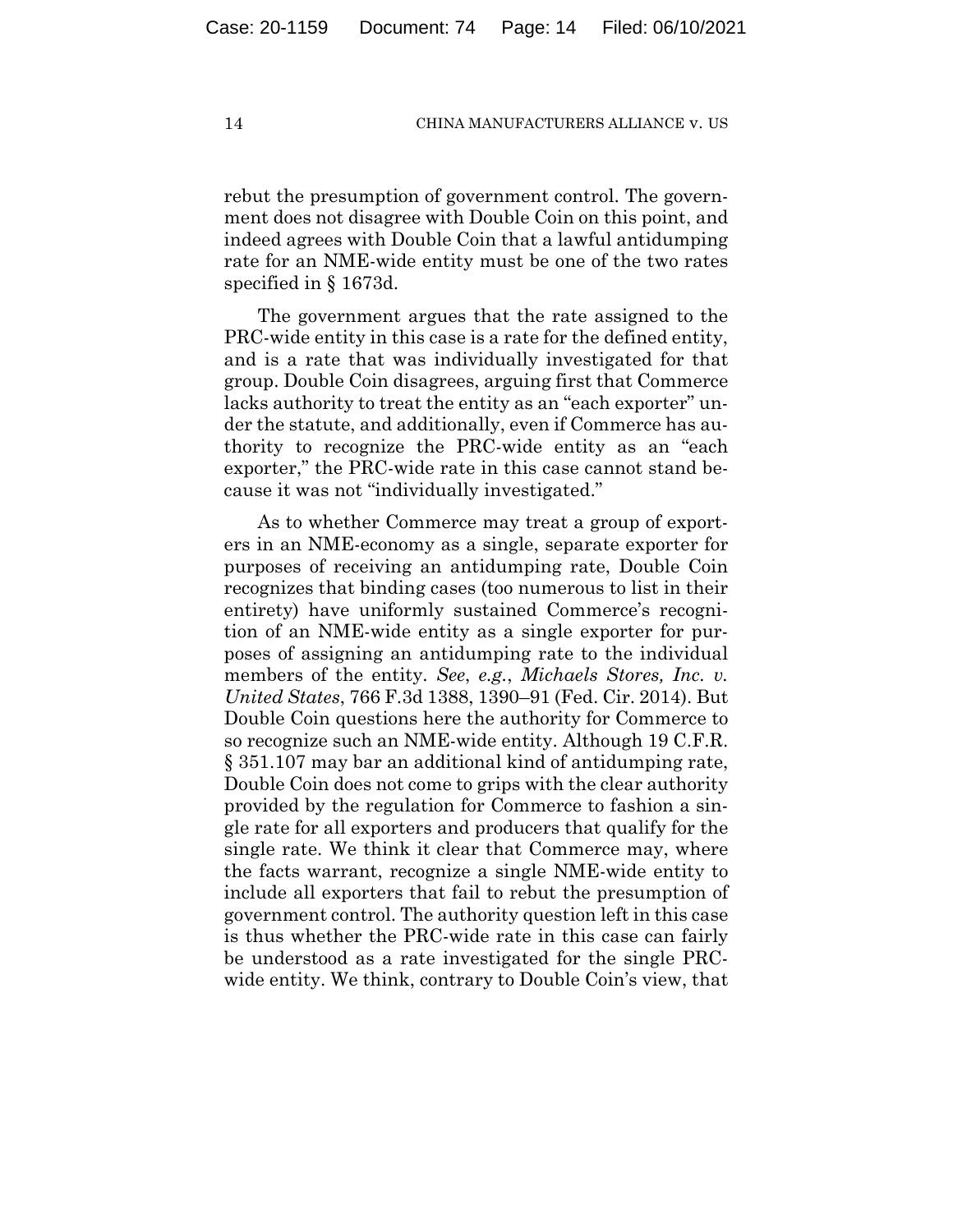the PRC-wide rate in this case qualifies as individually investigated.[7](#page-14-0)

It is true, as Double Coin notes, that in the fifth administrative review the members of the PRC-wide entity (other than Double Coin, the later-arriving member of the entity) were not individually investigated. Double Coin, of course, was so investigated and given its individually investigated rate, which it forfeited upon its failure to rebut the presumption of government control. But the non-Double Coin members of the PRC-wide entity were investigated in the initial investigation. As the government explains, "Commerce investigated the exporters in China during its initial investigation and calculated a single, China-wide entity rate to be applied to exporters who fail to establish independence from state control." *See* Appellant Reply Br. at 6. In the initial antidumping investigation, Commerce sent quantity and value questionnaires to ninety-four identified

<span id="page-14-0"></span><sup>&</sup>lt;sup>7</sup> The subject of what kind of antidumping rates Commerce may legally apply in antidumping investigations was under adjudication in another case before the Trade Court during the time this case was also pending before the Trade Court. In *Thuan An Production Trading & Service Co. v. United States*, the Trade Court held that the only permissible rates for antidumping proceedings are the two specified in 19 U.S.C.  $\S 1673d(c)(1)(B)(i)(I)$ –(II), and that 19 C.F.R. § 351.107(d) does not provide authority for a third kind of rate. 348 F. Supp. 3d 1340, 1347–48 (Ct. Int'l Trade 2018) (*Thuan An I*). Following a remand, the Trade Court further held that the rate established for the PRCwide entity in that case qualified as "individually investigated" within the meaning of § 1673d(c)(1)(B)(i)(I). *Thuan An Prod. Trading & Serv. Co. v. United States*, 396 F. Supp. 3d 1310, 1315–19 (Ct. Int'l Trade 2019) (*Thuan An II*). The final decision in *Thuan An II* was not appealed to this court.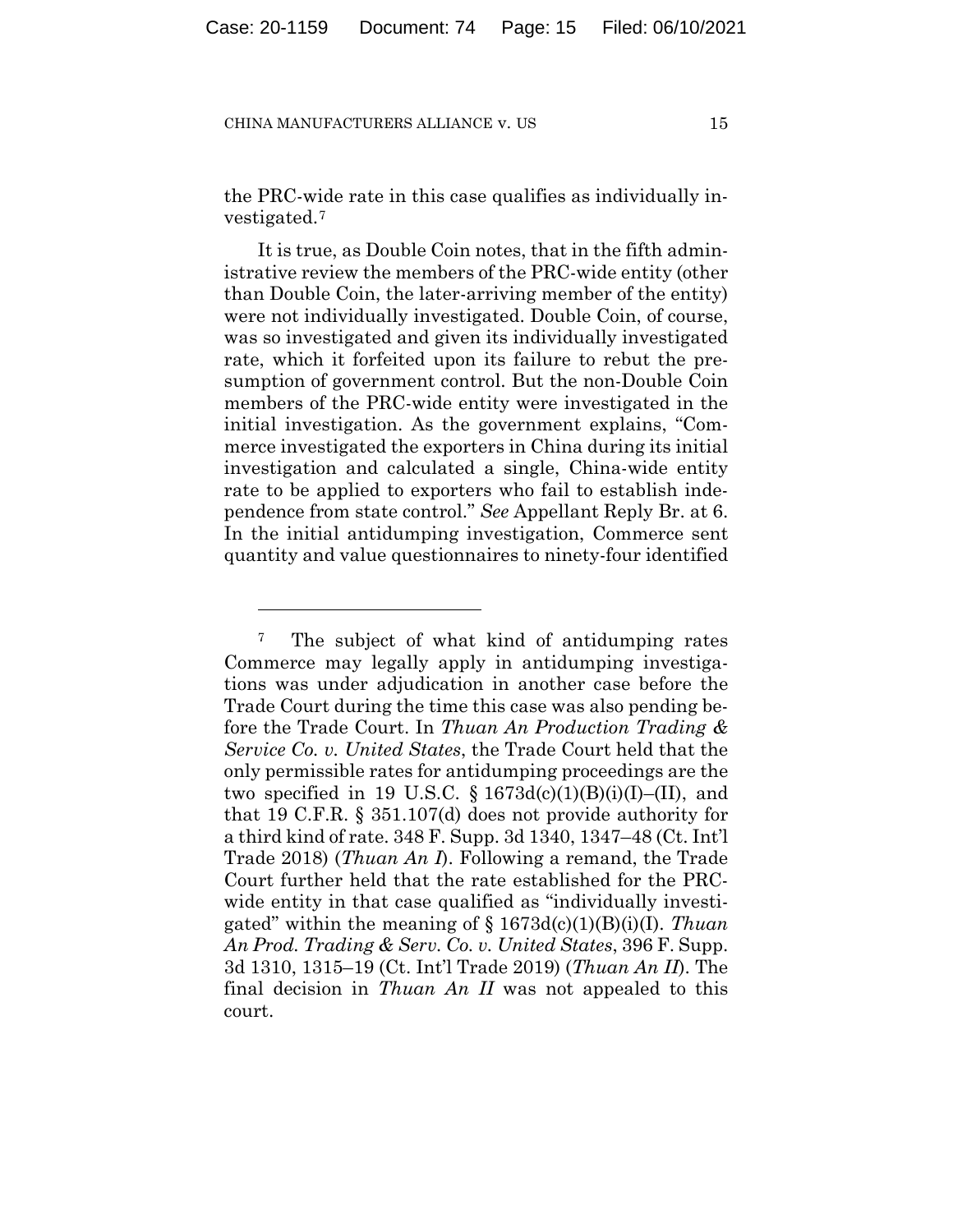Chinese exporters, and received responses from only thirty. Based on that information, Commerce identified an entity composed of uncooperative exporters, who had failed to rebut the presumption of government control and for whom Commerce had no individual data. Accordingly, Commerce calculated an AFA rate for this PRC-wide entity. The PRCwide entity rate resulting from Commerce's initial investigation constitutes an "individually investigated" weighted average dumping margin within the meaning of  $\S 1673d(c)(1)(B)(i)(I)$  because "Commerce treats the companies comprising the China-wide entity as a single entity and investigated them as such in the original investigation." *See* Appellant Reply Br. at 6. Double Coin fails to establish that any additional investigation into the countrywide entity is required in order to comport with the statute in carrying this investigated rate forward into later administrative review proceedings. Our decision in *Diamond Sawblades* confirmed that Commerce may carry forward an initial NME entity rate, including the adverse inferences built into that rate, in subsequent administrative reviews. 866 F.3d at 1314–15.

# Application of PRC-Wide Rate in This Case

Commerce determined that the proper PRC-wide entity rate in the fifth annual review is a simple average of the carried-forward AFA-based PRC-wide rate of 210.48% and Double Coin's 0.14% investigated rate, for a PRC-wide rate of 105.31%.<sup>[8](#page-15-0)</sup> Commerce's authority generally to carry forward pre-existing AFA-based PRC-wide rates was sustained in *Dongtai Peak Honey Industry Co. v. United* 

<span id="page-15-0"></span><sup>8</sup> We understand Double Coin to challenge the propriety of carrying forward the previously established 210.48% PRC-wide rate into the fifth annual review, but if the carrying forward is permissible, not to challenge the averaging methodology used by Commerce to calculate the 105.31% rate.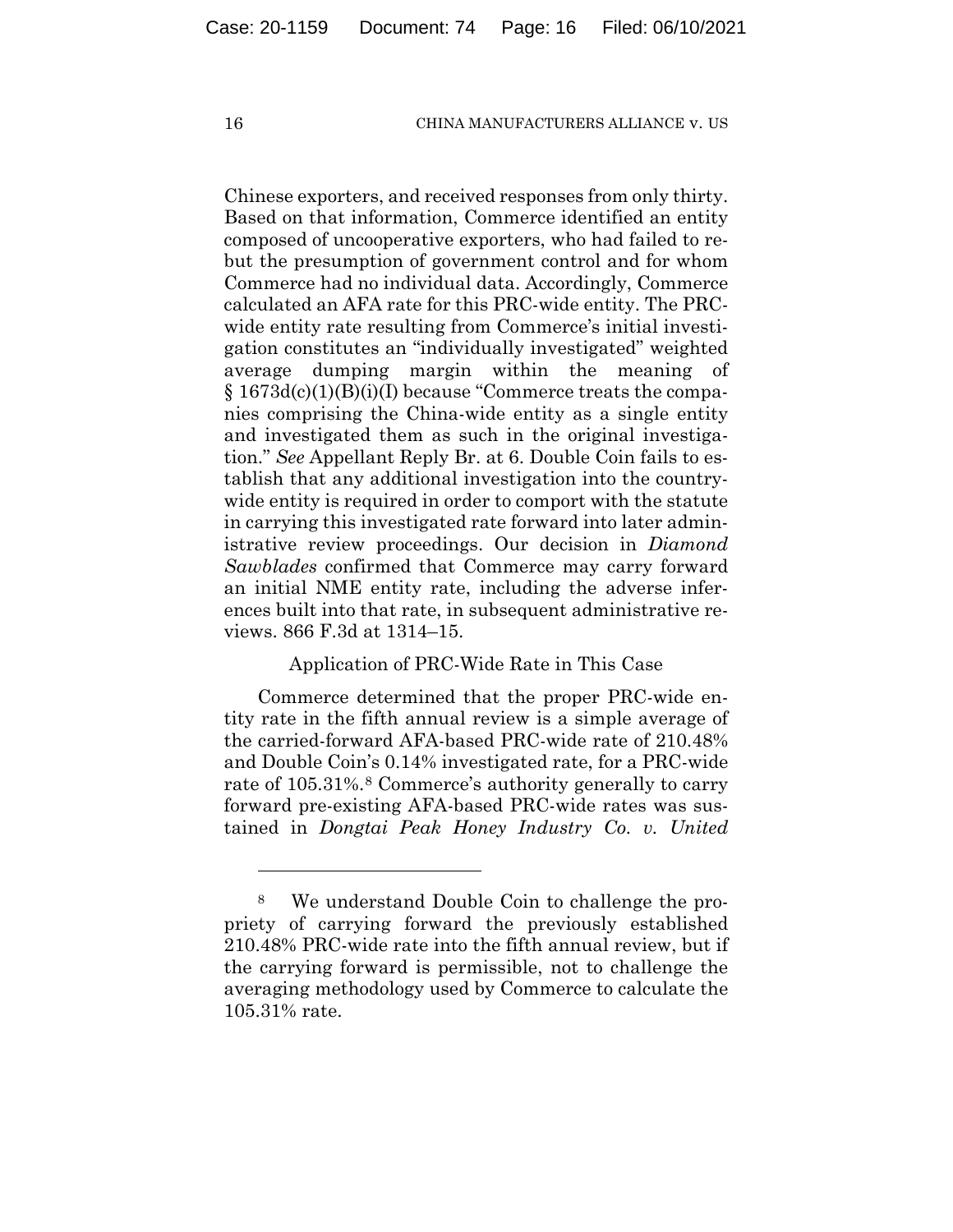*States*, 777 F.3d 1343, 1356 (Fed. Cir. 2015), and Double Coin points to no precedent that precludes the discretion Commerce exercised in averaging the two rates in this case. *See Sigma*, 117 F.3d at 1405 (Commerce "has broad authority to interpret the antidumping statute and devise procedures to carry out the statutory mandate."). The Trade Court correctly understood our holding in *Diamond Sawblades* to authorize a PRC-wide rate for Double Coin, but the court concluded that Commerce is barred from applying an AFA-based PRC-wide rate to a cooperating exporter following an administrative review in which no member of the PRC-wide entity failed to cooperate with Commerce. Because the record in *Diamond Sawblades* showed that twenty-one exporters within the PRC-wide entity had not cooperated with Commerce, the Trade Court interpreted our *Diamond Sawblades* decision to condition its holding on the presence of non-cooperating PRC-wide entity members in the annual review. Thus distinguishing *Diamond Sawblades*, the Trade Court concluded that the only permissible rate for Double Coin on the record of this case is its 0.14% rate.

In *Diamond Sawblades*, a mandatory respondent (ATM) who cooperated with the review and supplied sufficient data for calculation of an individual rate for it, but who failed to rebut the presumption of government control, was denied its individually investigated rate and instead given an AFA-based PRC-wide rate set by investigation in the underlying antidumping investigation. In that case, as in this case, Commerce did not review the composition of the PRC-wide entity, or data particular to the exports of members of the PRC-wide entity, but did review the PRC-wide rate.<sup>[9](#page-16-0)</sup> The other 21 identified members of the PRC-

<span id="page-16-0"></span><sup>9</sup> *See Diamond Sawblades*, 866 F.3d at 1309 (noting lack of information concerning other members of the PRCwide entity and review of only the PRC-wide rate).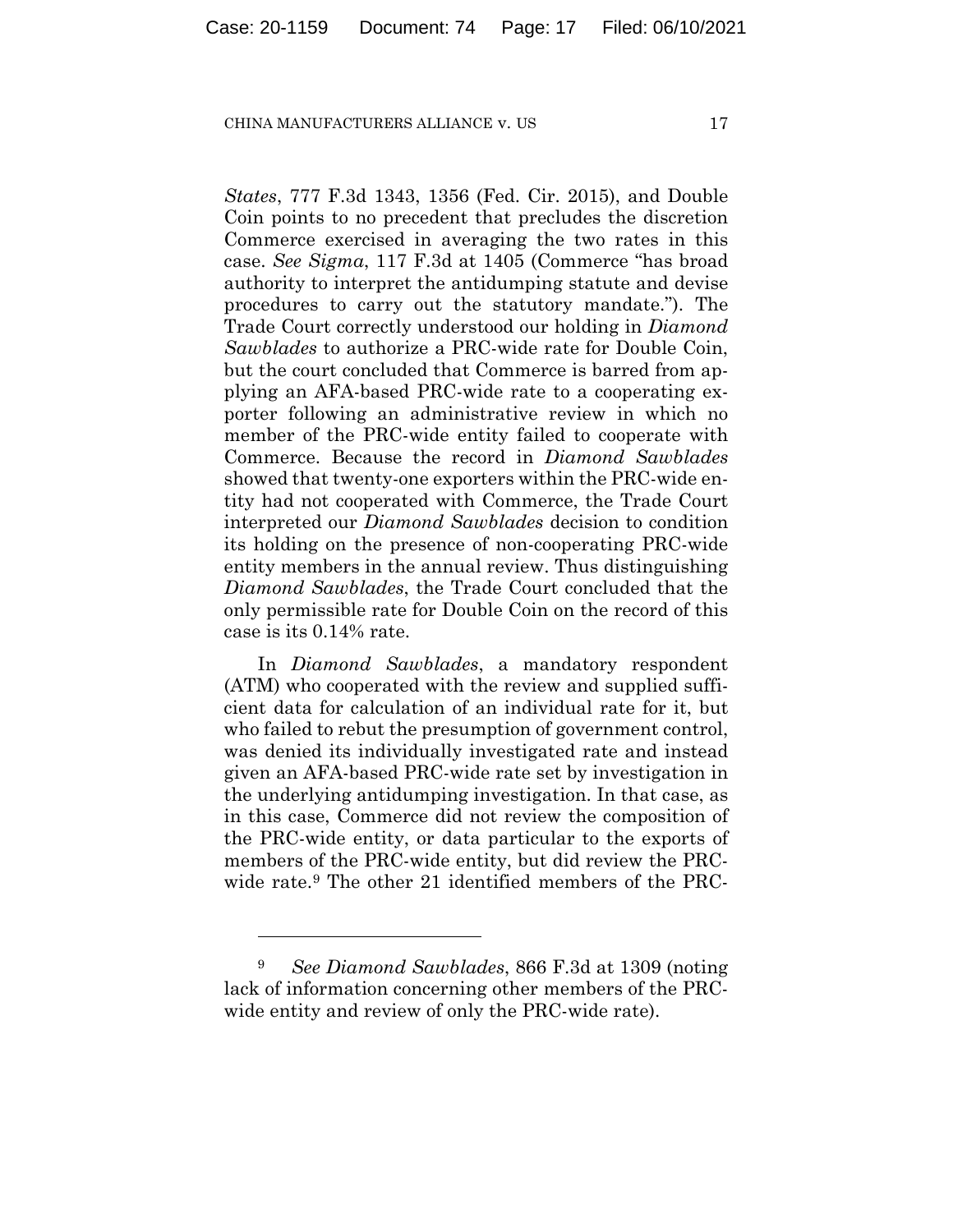wide entity, like Double Coin in this case, joined the PRCwide group after failing to rebut the presumption of government control. *See* Appellant Br. at 30. The review of the PRC-wide rate consisted of Commerce's carrying forward of the preexisting AFA-based PRC-wide entity rate, in combination with a simple averaging of ATM's individually investigated rate, to calculate an updated PRC-wide entity rate. *Diamond Sawblades*, 866 F.3d at 1314. In *Diamond Sawblades*, the cooperation (or lack thereof), or even the presence, of other exporters who made up the composition of the PRC-wide entity was immaterial to Commerce's decision to apply the PRC-wide rate to ATM, and was similarly considered immaterial by this court. We found "no issue with Commerce's use of the previously established PRC-wide entity rate to calculate an updated PRC-wide entity rate that applies to ATM." *Id*. Because the conduct of members of a PRC-wide entity is not a condition necessary to sustain an AFA-based PRC-wide entity rate for a cooperating mandatory respondent who joins the PRC-wide entity during a review, this case cannot be distinguished from *Diamond Sawblades*. As we perceive no material difference between the record upon which Commerce established its PRC-wide rate in the two cases, we conclude that Commerce was within the law in assigning the 105.31% PRCwide entity rate to Double Coin.

Double Coin nonetheless points to numerous past cases involving PRC-wide antidumping rates in which numerous members of the PRC-wide entity were present before Com-merce during the relevant investigations,<sup>[10](#page-17-0)</sup> and in which other exporters fell into the PRC-wide entity upon failure

<span id="page-17-0"></span><sup>10</sup> *See, e.g., Albemarle Corp. v. United States*, 821 F.3d 1345 (Fed. Cir. 2016); *Michaels Stores*, 766 F.3d 1388; *Transcom, Inc. v. United States*, 294 F.3d 1371 (Fed. Cir. 2002); *Sigma Corp. v. United States*, 117 F.3d 1401 (Fed. Cir. 1997).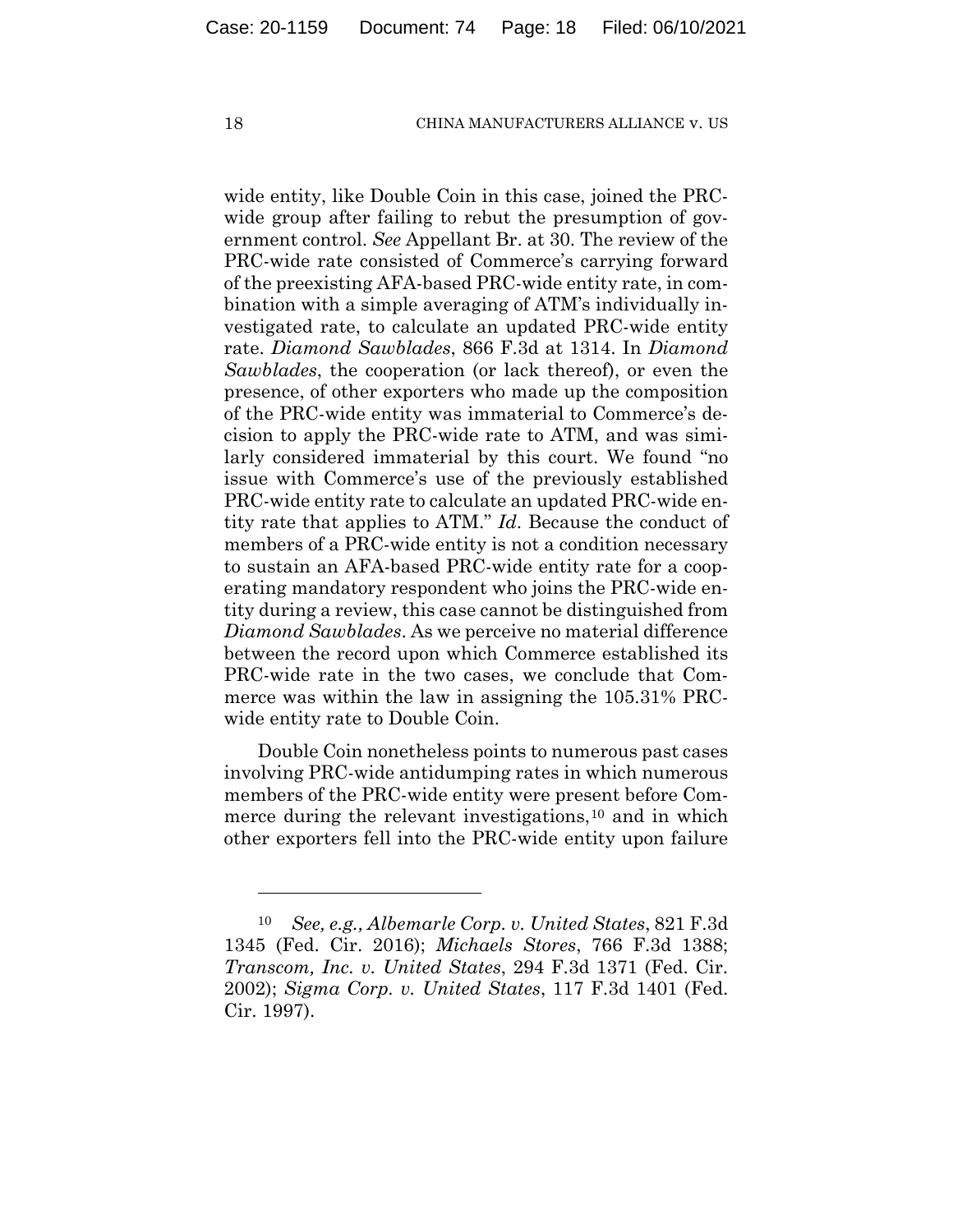to rebut the presumption of government control. Double Coin suggests that the presence of other PRC-entity members in those cases was a legal prerequisite to application of the PRC-wide rate to the exporters who fell into the group after failing to rebut the key presumption. But none of those cases state such a prerequisite, and we see no reason to read such a prerequisite into those cases. Double Coin also makes much of the fact that in this case, Commerce did not review exports by other members of the PRCwide entity. But Double Coin has not pointed to any record evidence in Commerce's proceedings in *Diamond Sawblades* showing review by Commerce of exports by any of the other members of the PRC-wide entity in that case.<sup>[11](#page-18-0)</sup> As our decision in *Diamond Sawblades* recognized, focus on the other members of the PRC-wide entity was not a condition upon which the legality of the PRC-wide rate depended. The fact that Double Coin is the only member of the PRC-wide group identified by name in the fifth annual review in this case does not undermine the assignment of the PRC-wide entity rate to Double Coin. Double Coin entered the fifth annual review knowing that Commerce was carrying forward a preexisting PRC-wide rate, based on AFA, for application to any exporter who failed to rebut the presumption of government control. Double Coin sought, but failed, to rebut the presumption of government control. Double Coin has not convinced us that application of the PRC-wide rate to it is unlawful, but the government has convinced us that the Trade Court erred in blocking Commerce from applying the PRC-wide rate to Double Coin.

# **CONCLUSION**

We have previously affirmed Commerce's practice of applying a rebuttable presumption that all companies

<span id="page-18-0"></span>Our independent review of Commerce's actions in *Diamond Sawblades* also did not reveal any assessment of exports by other members of the PRC-wide entity.